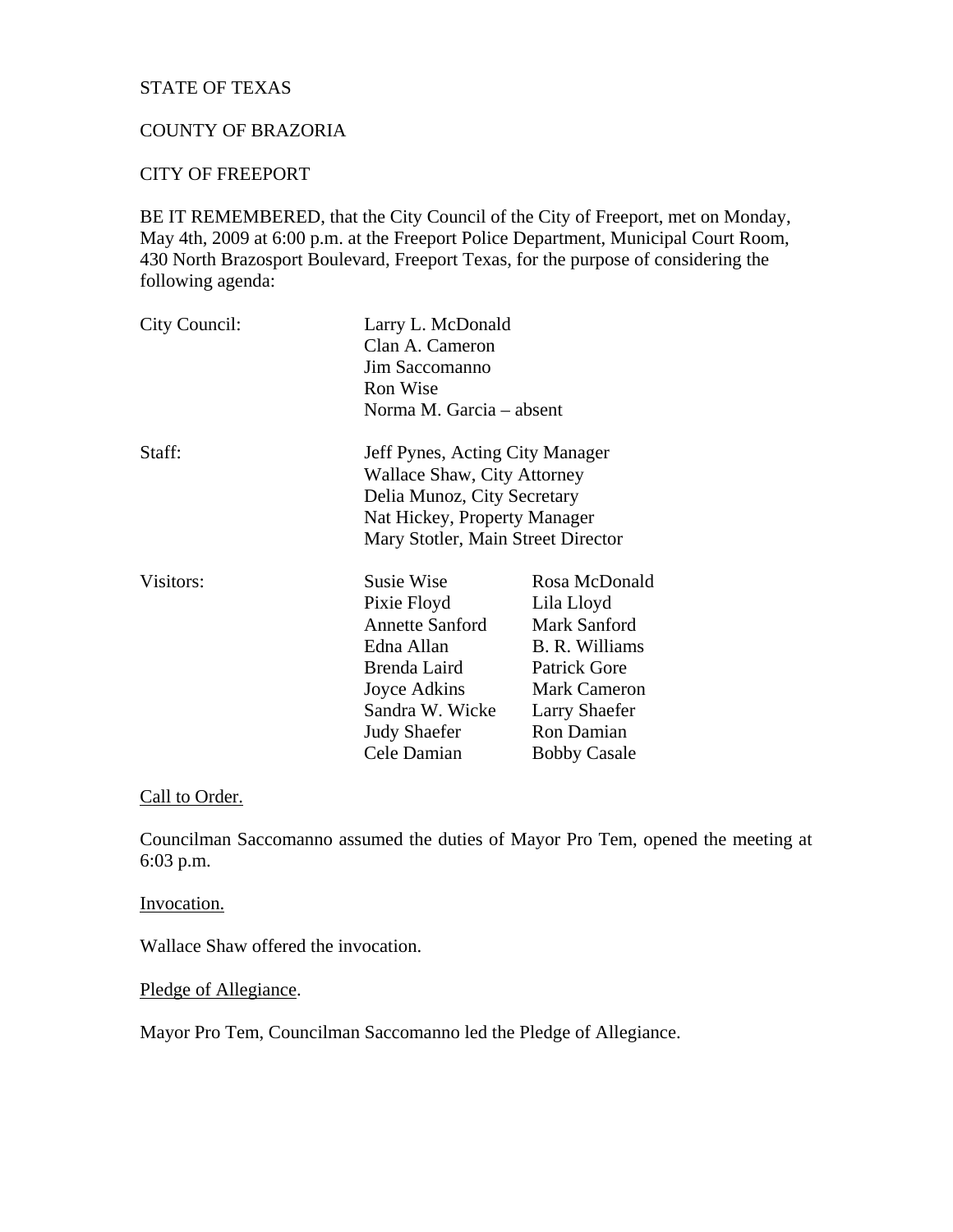## Consideration of the approval of the April 20th, 2009 Council Minutes.

On a motion by Councilman Cameron, seconded by Councilman Wise, with all present voting "aye", Councilman unanimously approved the April 20th, 2009 Council Minutes.

## Attending Citizens and Their Business.

There were no comments.

Consideration of the approval of authorizing the City Manager to sign an Interlocal Agreement between the County of Brazoria and the City of Freeport, to use funds from the Edward Byrne Memorial Justice Assistance Grant (JAG) program.

On a motion by Councilman Cameron, seconded by Councilman Wise, with all present voting "aye", Council unanimously approved the Acting City Manager-Jeff Pynes' recommendation to sign an Interlocal Agreement between the County of Brazoria and the City of Freeport to use \$31,398.00 from the JAG award to purchase video cameras for the patrol cars.

Consideration of the approval of selling the City's interest on Block 778, Lots 3, 5 thru 8, Velasco Townsite, known as 1610-1616-1620 North Ave. P, Tax Id No. 8110-3854-000.

On a motion by Councilman Cameron, seconded by Councilman Wise, with all present voting "aye", Council unanimously approved selling the City's interest on Block 778, Lots 3, 5 thru 8, Velasco Townsite, known as 1610-1616 -1620 North Ave. P., Tax Id # 8110-3854-000.

Consideration of the approval of selling the City's interest on Block 676, Lots 10-11, Velasco Townsite, known as 1004-1006 North Ave. G., Tax Id No. 8110-2710-000.

On a motion by Councilman Cameron, seconded by Councilman Wise, with all present voting "aye", Council unanimously approved selling the City's interest on Block 676, Lots 10-11, Velasco Townsite, known as 1004-1006 North Ave. G., Tax Id No. 8110- 2710-000.

Consideration of the approval of selling the City's interest on Block 85, Lots 13-14, Velasco Townsite, known as 121-123 South Ave. F., Tax Id No. 8110-0858-000.

Mayor McDonald assumed the mayoral duties at 6:09 p.m.

On a motion by Councilman Cameron, seconded by Councilman Saccomanno, with all present voting "aye", Council unanimously approved selling the City's interest on Block 85, Lots 13-14, Velasco Townsite, known as 121-123 South Ave. F., Tax Id No. 8110- 0858-000.